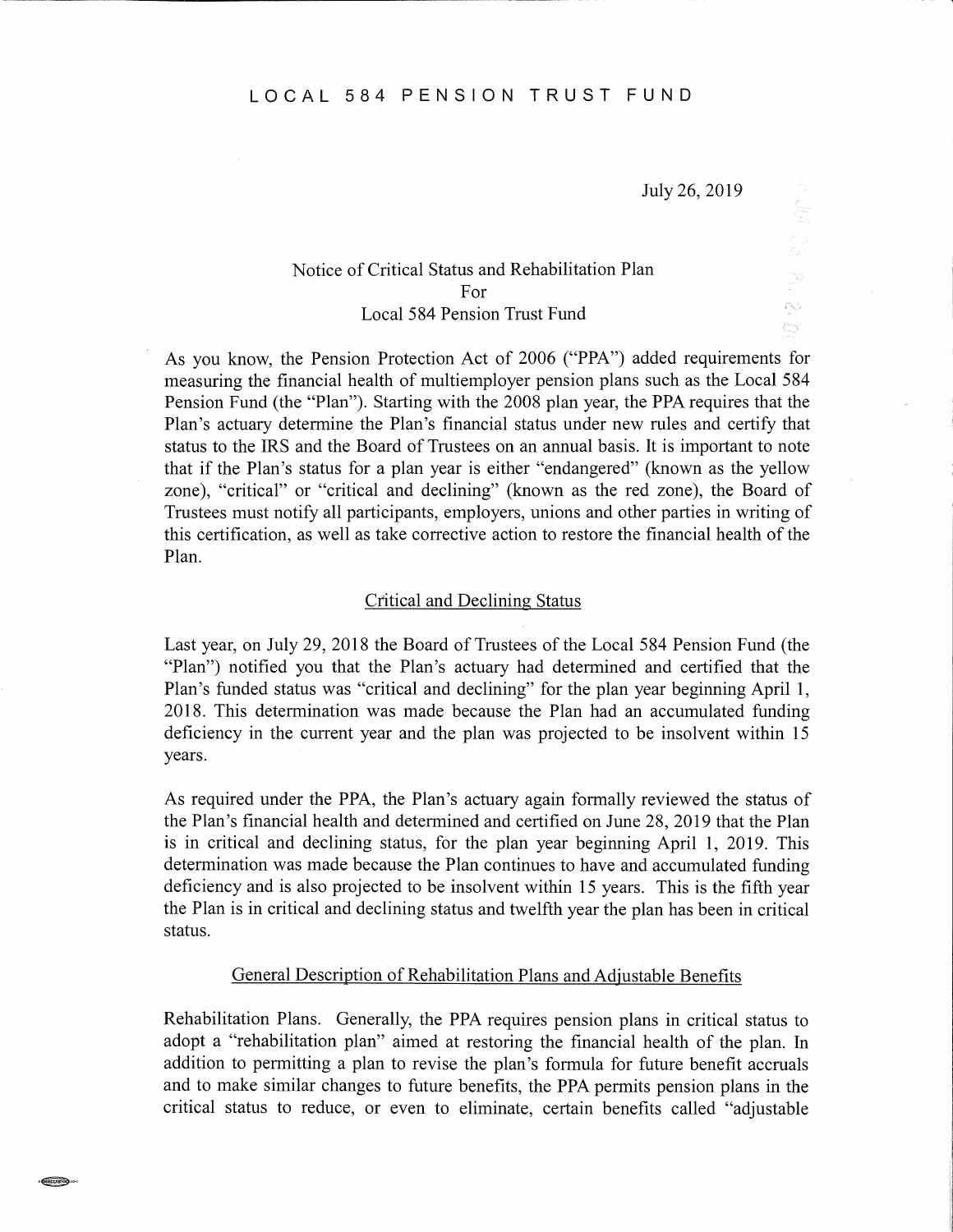benefits" as part of a rehabilitation plan. If the plan's trustees determine that benefit reductions are necessary, participants, beneficiaries and the bargaining parties must receive a separate notice identifying and explaining the effect of those reductions. Any reduction of adjustable benefits would not reduce the level of a participant's basic benefit payable at normal retirement. In addition, the reductions could only apply to participants and beneficiaries whose benefit commencement date is, in the case of the Plan, on or after June 27, 2008. But whether or not a plan reduces adjustable benefits, the plan is not permitted to pay lump sum benefits ( or any other payment in excess of the monthly amount paid under a single life annuity) while it is in critical status.

Adjustable Benefits. Generally, as indicated above, adjustable benefits may be reduced or eliminated as part of any rehabilitation plan a pension plan may adopt. "Adjustable benefits" means:

- 1. Benefits, rights, and features under the plan, including post-retirement death benefits, 60-month guarantees, disability benefits not yet in pay status, and similar benefits,
- 2. Any early retirement benefit or retirement-type subsidy (within the meaning of section  $411(d)(6)(B)(i)$  and any benefit payment option (other than the qualified joint-and survivor annuity), and
- 3. Benefit increases that would not be eligible for a guarantee under section 4022A of the Employee Retirement Income Security Act of 1974 on the first day of initial critical year because the increases were adopted ( or, if later, took effect) less than 60 months before such first day.

# The Plan's Rehabilitation Plan and Benefit Reductions

On January 27, 2009, the Board of Trustees adopted a rehabilitation plan and on March 20, 2012 the Board of Trustees adopted an update to the rehabilitation plan that proposed various changes to the Plan in order to improve the financial health of the Plan. The Board of Trustees on May 3, 2016 adopted an update effective September 1, 2015. As required by law, benefit schedules reflecting the Plan's rehabilitation plan were provided to the bargaining parties shortly after that. These updates increased the contribution rates effective September 1, 2015 and 2016 under both the Default and Alternative Schedules.

The prior updated changes ("2011 changes") include reductions to future accrual rates for both Participants hired before September 1, 2010 and for participants hired on or after September 1, 2010. Also, for Participants hired on or after September 1, 2010 the subsidy for the actuarial reduction for Husband and Wife pensions, the early retirement pension, service pension and disability pension as well as the pre-retirement 60-month pension guarantee and partial pension credit for less than 180 days of service were eliminated. The Plan sent you a notice describing those changes on March 8, 2011.